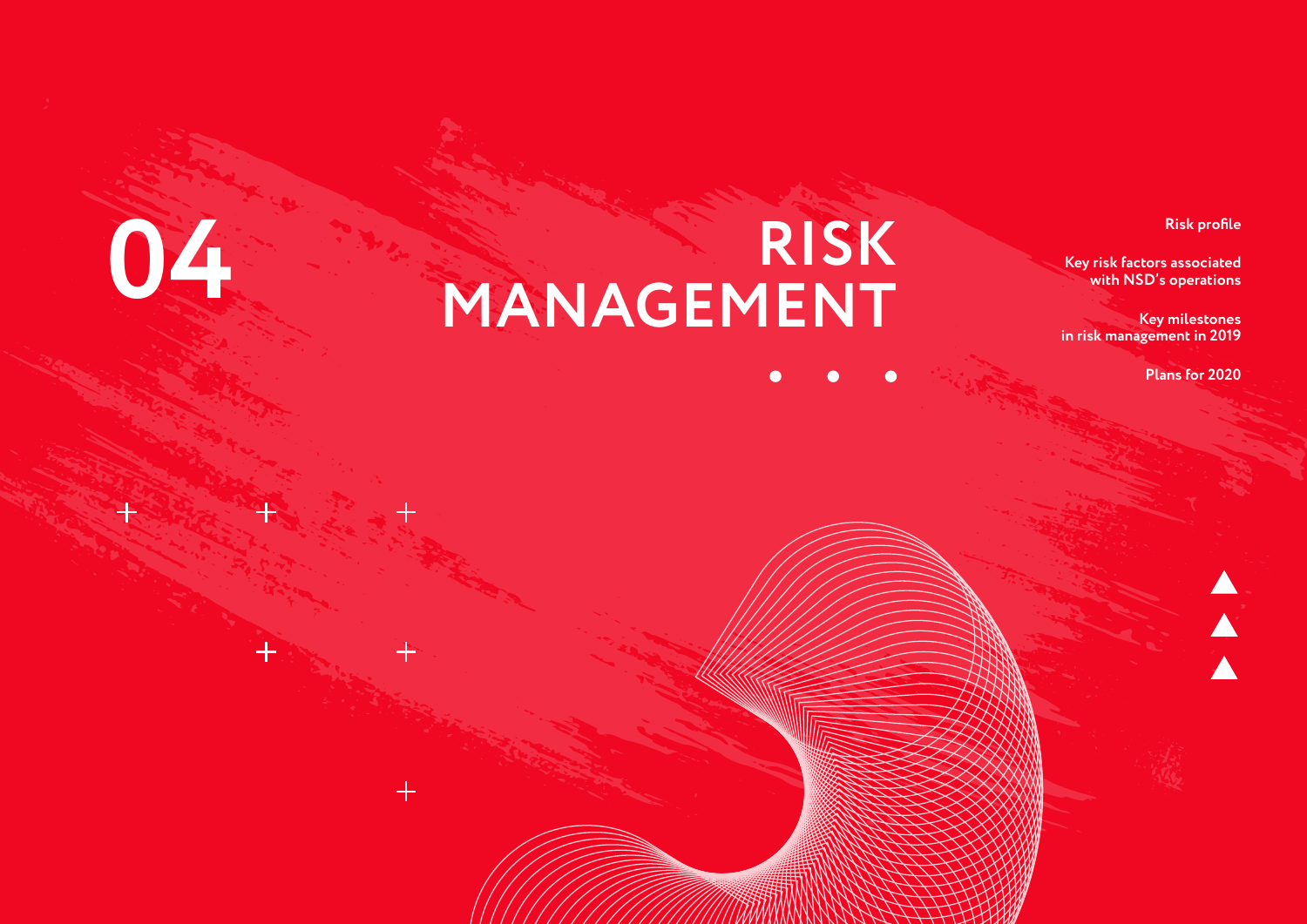

NSD's risk management system aims to promote sustainable development of the Russian financial market in accordance with international standards and is focused on effective risk management for both the company and participants of the financial market infrastructure.

The main purpose of risk management at NSD is to ensure operational reliability and steady development of the company's key areas of business and to guarantee that the company meets its obligations to its shareholders, clients, regulator, and other stakeholders. Risk management processes are based on the Integrated Enterprise Risk Management Framework (COSO ERM) and constitute an integral part of NSD's operations.

Effective risk management contributes both to optimal decision-making in the context of uncertainty and related risks, and the use of available opportunities.

Detailed information on the risk management system, its organizational structure, and key principles of risk management is available on NSD's web site in the Risk Management section.

#### **RISK PROFILE**

The risk management system is designed to manage all types of financial and nonfinancial risks in NSD's business, namely: credit risk, market risk, liquidity risk, operational risk, legal risk, regulatory risk, strategic risk, reputational risk, business risk, and systemic risk.

The risk management process involves measures aimed at identifying, assessing, responding to, monitoring, and controlling NSD's risks.

1

 $\mathcal{L}$ 3

┿

┿

 $\bm{+}$ 

 $\pm$ 

**4** 5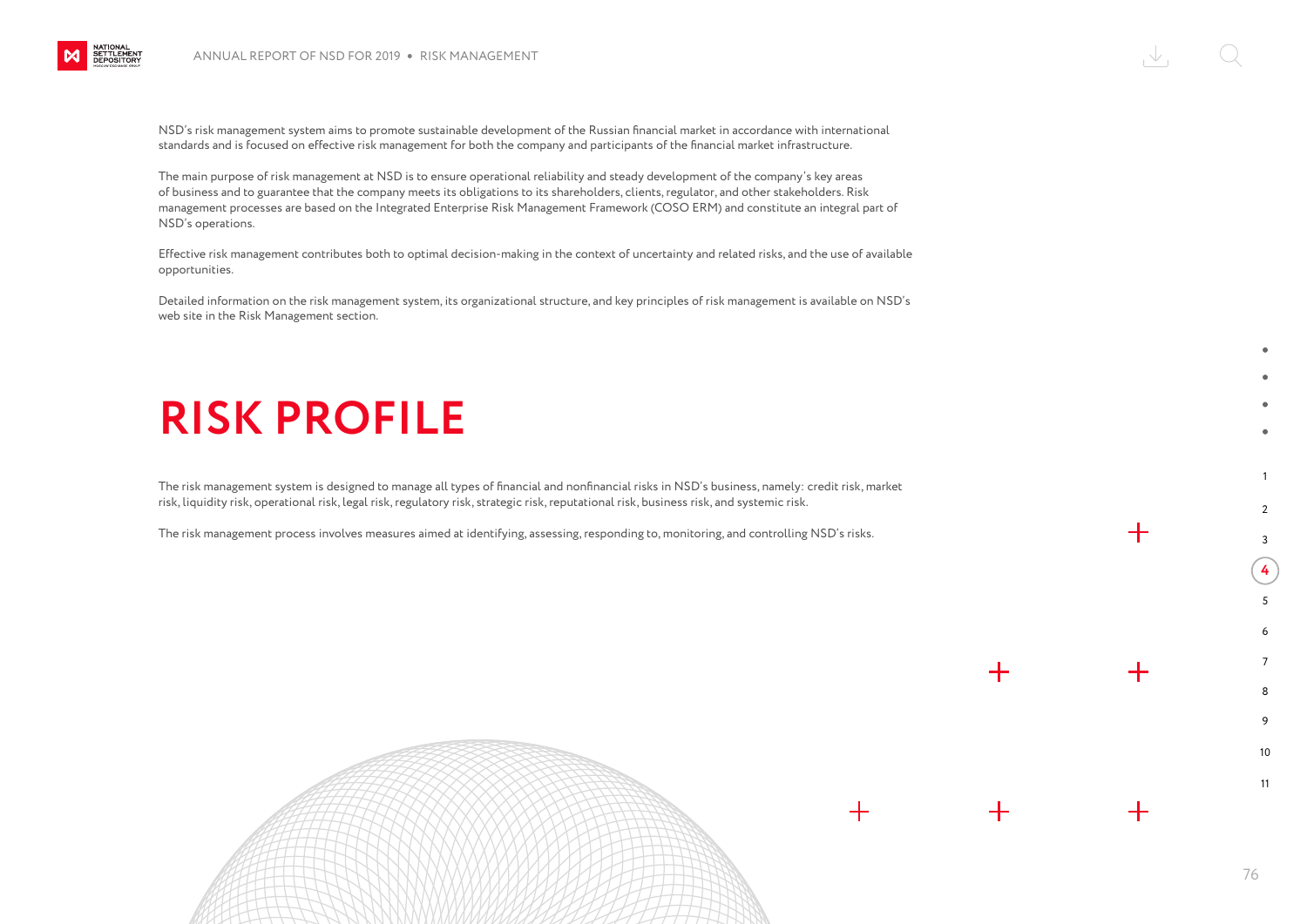NATIONAL<br>SETTLEMENT<br>DEPOSITORY

M

### **KEY RISK FACTORS ASSOCIATED WITH NSD'S OPERATIONS**

| Risk                    | <b>Risk Factors / Sources</b>                                                                                                   |
|-------------------------|---------------------------------------------------------------------------------------------------------------------------------|
| <b>Credit Risk</b>      | Counterparties' default on their obligations in transactions that bear credit risk                                              |
| <b>Market Risk</b>      | Changes in exchange rates<br>Changes in the market value of securities in NSD's portfolio                                       |
|                         | Changes in interest rates and yields                                                                                            |
| <b>Liquidity Risk</b>   | Potential maturity mismatch between financial assets and financial liabilities                                                  |
|                         | Need for NSD to meet its financial liabilities immediately and at the same time                                                 |
| <b>Operational Risk</b> | Ineffectiveness of internal business processes                                                                                  |
|                         | Human errors                                                                                                                    |
|                         | Malfunctioning of IT systems                                                                                                    |
|                         | Cybercrime                                                                                                                      |
|                         | Fraud                                                                                                                           |
|                         | External events                                                                                                                 |
| <b>Legal Risk</b>       | Failure to perform contracts and agreements                                                                                     |
|                         | Flaws in the legal system                                                                                                       |
|                         | Legal errors arising in the course of operations                                                                                |
| <b>Regulatory Risk</b>  | Failure to comply with the requirements of laws, internal regulations, and industry standards applicable to NSD's<br>operations |

1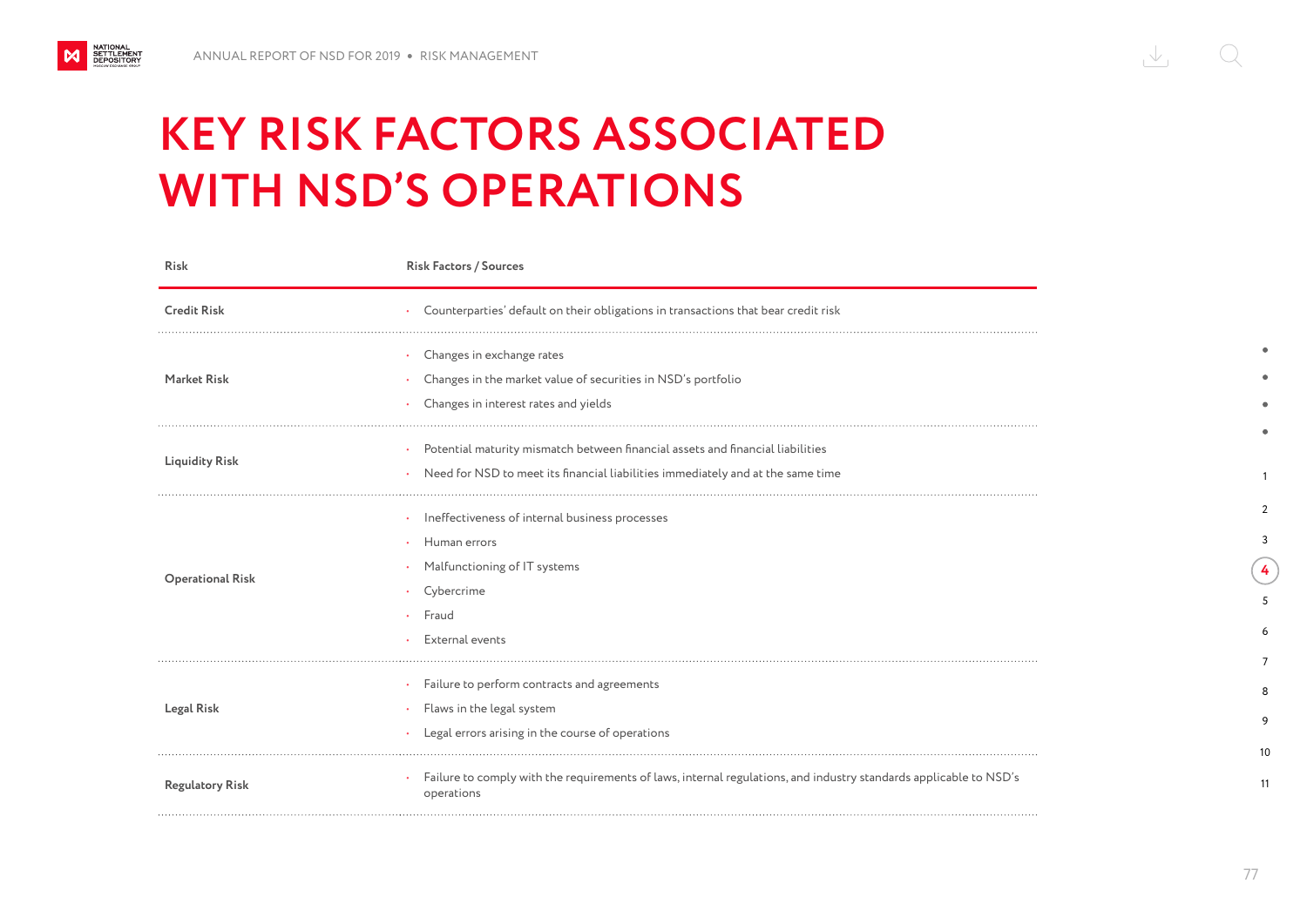

| <b>Risk</b>                                               | <b>Risk Factors / Sources</b>                                                                                                                                                                                                       |
|-----------------------------------------------------------|-------------------------------------------------------------------------------------------------------------------------------------------------------------------------------------------------------------------------------------|
| <b>Reputational Risk</b>                                  | Negative perception of the company's financial solvency, quality of services, and operational reliability by clients<br>and other stakeholders                                                                                      |
| <b>Strategic Risk</b>                                     | Mistakes in decision-making regarding the company's development strategy<br>Shortcomings in strategy implementation                                                                                                                 |
| <b>Business Risk</b>                                      | Unforeseen costs arising in the course of providing services<br>Flaws in management decisions taken in connection with the design and promotion of services<br>External environment factors affecting company's income and expenses |
| <b>Systemic Risk</b>                                      | Failure by one or more than one settlement participant to meet his liabilities, which could adversely affect the<br>capability of most or all settlement system participants to meet their respective liabilities                   |
| The key tools designed to manage risks include:           |                                                                                                                                                                                                                                     |
| 1) Collection and analysis of information on risk events. |                                                                                                                                                                                                                                     |
|                                                           | 2) Identification, assessment, and reduction of risks in NSD's current business processes, projects, and products.                                                                                                                  |

3) Setting limits and other restrictions with respect to the risks taken.

4) Monitoring of compliance with the applicable risk appetite parameters.

5) Managing the assets and liabilities portfolio for the purpose of its optimization in terms of maturity and structure.

6) Setting aside reserves to cover potential losses.

7) Monitoring of NSD's risk level and the impact of changes in the external environment on the company's risk profile.

In addition, to ensure the company's financial strength, various processes have been implemented to plan and maintain NSD's capital at the level adequate to cover risks pertaining to the company's operations, including in stress conditions. Compliance with the capital requirements is monitored on a daily basis.

1

 $\overline{2}$ 3

**4** 5

10